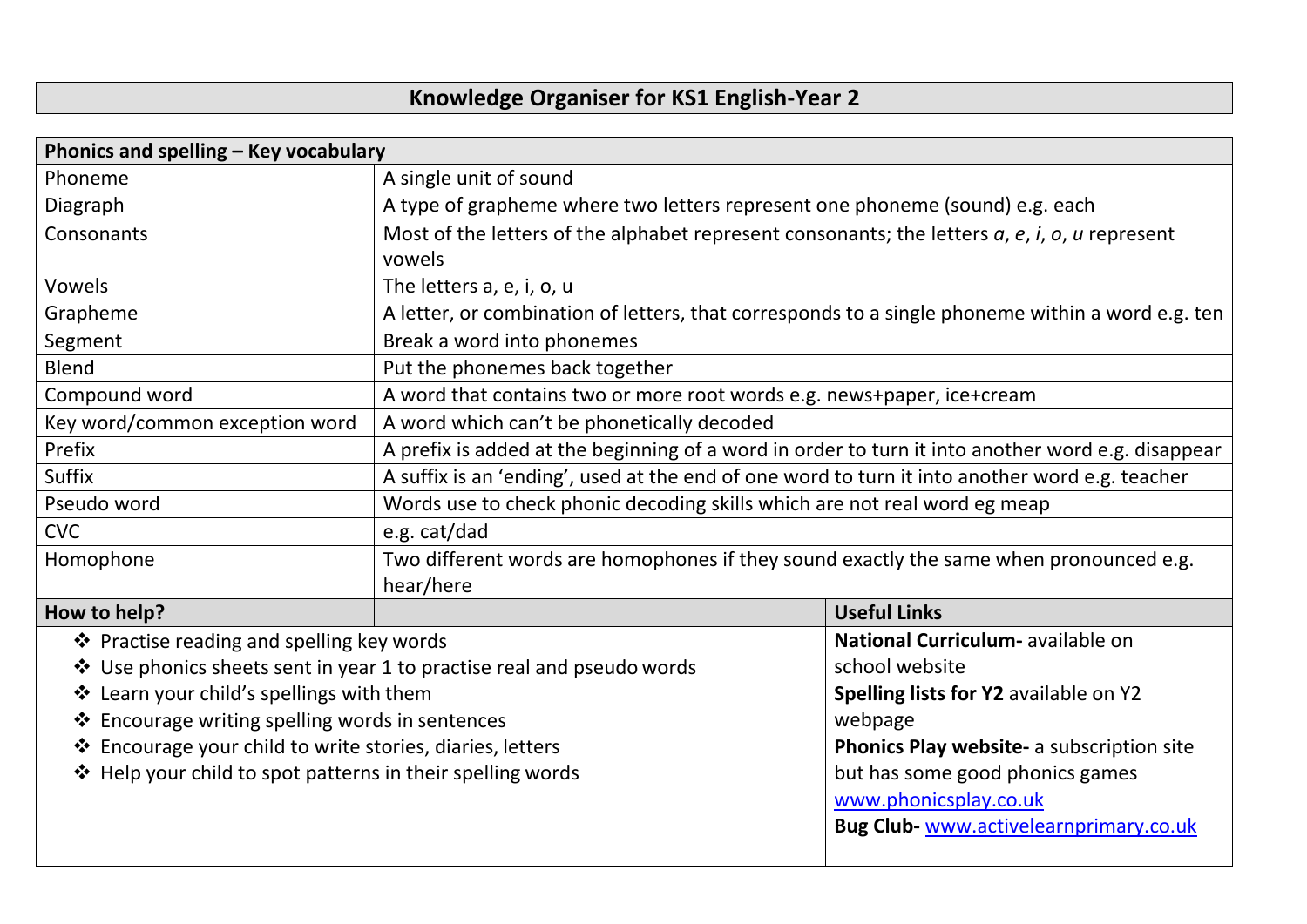| Reading (See phonics section for information on decoding) - Key vocabulary |                                                                         |                                            |  |  |
|----------------------------------------------------------------------------|-------------------------------------------------------------------------|--------------------------------------------|--|--|
| Decoding                                                                   | Breaking down a word into different phonemes to help read it            |                                            |  |  |
| Vocabulary                                                                 | Draw upon knowledge of vocabulary in order to understand the text.      |                                            |  |  |
| <b>Infer</b>                                                               | Making assumptions about what is happening in a text from what you know |                                            |  |  |
| Predict                                                                    | Saying what will happen next or as a result of something                |                                            |  |  |
| Explain                                                                    | Explain your preferences, thoughts and opinions about the text.         |                                            |  |  |
| Retrieve                                                                   | Finding information from a text                                         |                                            |  |  |
| Sequence                                                                   | Sequence the key events in the story.                                   |                                            |  |  |
| How to help?                                                               |                                                                         | <b>Useful links</b>                        |  |  |
| ❖ Try not to over correct when you read with your child                    |                                                                         | National Curriculum- available on the      |  |  |
| ❖ Read to your child                                                       |                                                                         | <b>School Website</b>                      |  |  |
| ❖ Visit local libraries                                                    |                                                                         | <b>Questions for parents-</b> available on |  |  |
| <b>❖</b> Read comics/magazines                                             |                                                                         | Y2 webpage                                 |  |  |
| ❖ Let your child see you read                                              |                                                                         | Bug club - www.activelearnprimary.co.uk    |  |  |
| ❖ Make reading enjoyable- not a battle- let them read what interests them  |                                                                         |                                            |  |  |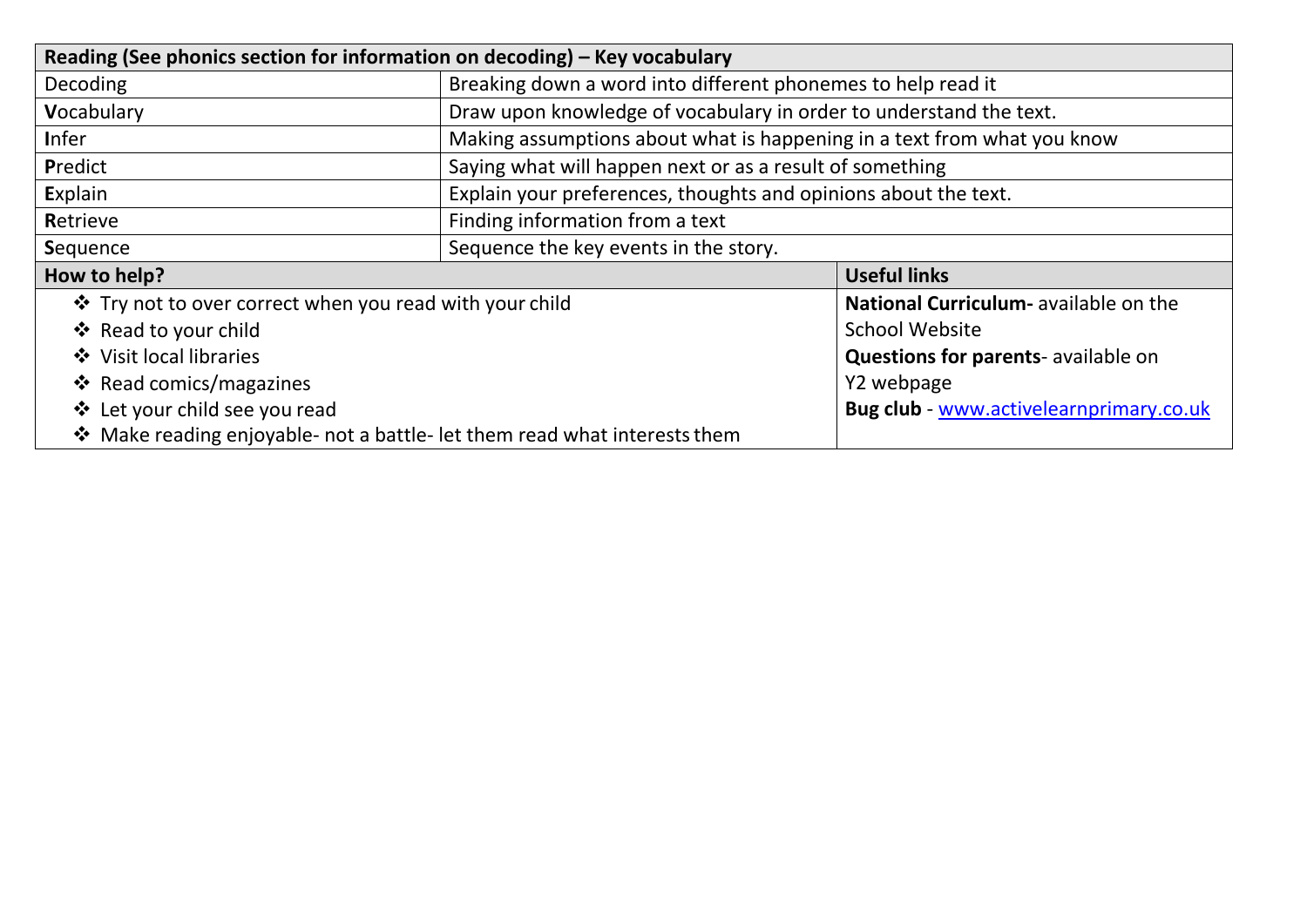| <b>Grammar - Key Vocabulary</b>                                   |                                                                                                                |                                         |  |
|-------------------------------------------------------------------|----------------------------------------------------------------------------------------------------------------|-----------------------------------------|--|
| Adjective                                                         | Used before a noun to make the noun's meaning more specific e.g. tall, blue                                    |                                         |  |
| Noun                                                              | Nouns are sometimes called 'naming words' because they name people, places and 'things' e.g.<br>table, hotel   |                                         |  |
| Verb                                                              | Verbs are sometimes called 'doing words' because many verbs name an action that someone does<br>e.g. run, cook |                                         |  |
| Adverb                                                            | These modifying the verb e.g. quickly, happily                                                                 |                                         |  |
| <b>Main Clause</b>                                                | A sentence which has a subject and a verb and makes sense on its own e.g. The cat sat on the mat.              |                                         |  |
| Pronoun                                                           | Word that takes the place of a noun e.g. it, he, she                                                           |                                         |  |
| Question                                                          | Asks something<br>Why aren't you my friend? [question]                                                         |                                         |  |
| Statement                                                         | States a fact or something that has happened<br>e.g. You are my friend. [statement]                            |                                         |  |
| Command                                                           | Something you have to do<br>E.g. Be my friend! [command]                                                       |                                         |  |
| Exclamation                                                       | When something is exclaimed- start with 'what' or 'how'<br>E.g. What a good friend you are! [exclamation]      |                                         |  |
| Co-ordinating conjunctions<br>(FANBOYS) or, and, but              | Words which join together two main clauses: FANBOYS (for, and, nor, but or, yet, so)                           |                                         |  |
| Subordinating conjunctions                                        | Words which connect two complete ideas by making one of the ideas subordinate or less important                |                                         |  |
| (AWHITEBUS) when, if,                                             | than the other e.g. AWHITEBUS (Although, after, as, when, if that, even though, because, until,                |                                         |  |
| that, because.                                                    | unless, since) The tree will fall over unless we replace the top soil.                                         |                                         |  |
| Comma                                                             | Used to separate items in a list                                                                               |                                         |  |
| Noun phrase                                                       | A phrase where an adjective is used before a noun to describe it e.g. blue table, fierce fox                   |                                         |  |
| Tense                                                             | Shows whether you are writing about the past, present or future                                                |                                         |  |
| How to help?                                                      |                                                                                                                | <b>Useful links</b>                     |  |
| ❖ Remind your child to speak in grammatically accurate sentences  |                                                                                                                | <b>National Curriculum/ Development</b> |  |
| ❖ Work together on your child's grammar homework                  |                                                                                                                | Matters- both available on the School   |  |
| ❖ Encourage your child to spot punctuation in their reading books |                                                                                                                | Website                                 |  |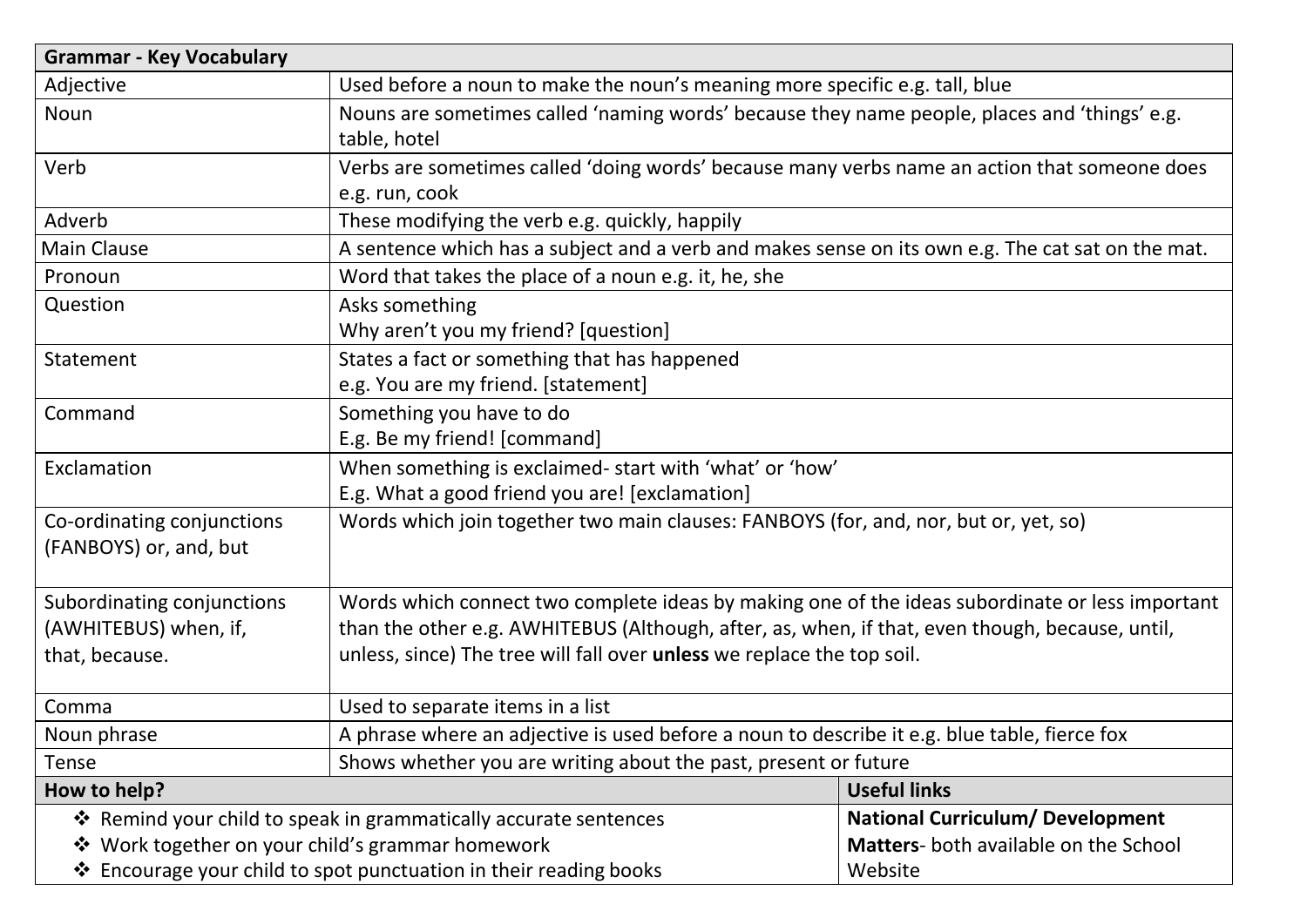| <b>Grammar essentials-</b> available on Y2<br>webpage |
|-------------------------------------------------------|
|                                                       |